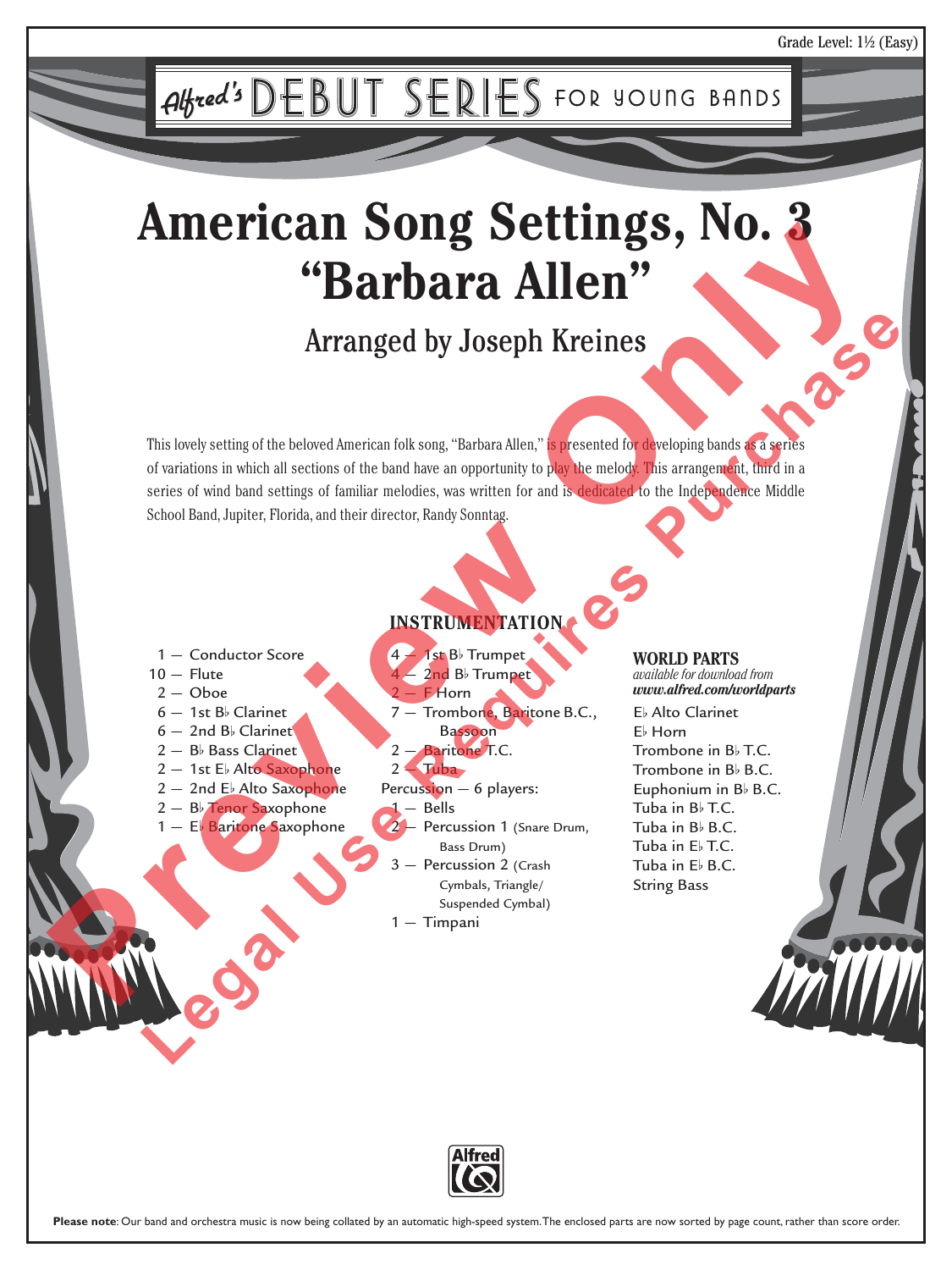*Written for and dedicated to the Independence Middle School Band, Jupiter, Florida, and their director, Randy Sonntag*

### $\circ$  $\circledast$  $\circledast$  $\circledast$  $\circ$  $\circledast$  $\circledast$  $\circledast$ <u>ງ:</u>  $\overline{\mathbf{P}}$  $\Theta$  $\bf{R}$  $\bf{H}$ <u>J:</u> b b b **b**<br>
<br>
<br>
<br>
<br>
<br><br><br><br><br><br> **b**<br>
<br>
<br>
<br>
<br>
<br><br><br><br><br><br> b b **b**<br>
<br>
<br>
<br>
<br>
<br><br><br><br><br><br> b b b b b b b b b<br>b b b b 4 <u>3</u><br>4 4 <u>3</u><br>2 4 <u>3</u><br>2 4 3<br>4 4 <u>3</u><br>2 4  $\frac{3}{4}$ 4 3<br>4 4  $\frac{3}{4}$ 4  $\frac{3}{4}$ 4 3<br>24 4 3 4 3<br>4 4 <u>3</u><br>4 4  $\boldsymbol{\mathcal{\hat{Z}}}$ **<sup>B</sup>**b **Clarinets <sup>B</sup>**b **Trumpets Trombone/Baritone/ Bassoon 1 2 1 2 Percussion 1 (Snare Drum, Bass Drum) Flute/Oboe <sup>B</sup>**b **Bass Clarinet <sup>E</sup>**b **Alto Saxophones <sup>B</sup>**b **Tenor Saxophone <sup>E</sup>**b **Baritone Saxophone F Horn Tuba Bells Percussion 2 (Crash Cymbals, Triangle/ Suspended Cymbal) 1 2 Timpani** É  $\frac{\mathbf{c}}{\mathbf{c}}$ œ œ œ œœ <sup>œ</sup> <sup>œ</sup> <sup>œ</sup> <sup>œ</sup> d ●<br>f œ œ œ d ●<br>f  $\sim$   $\sim$ œœ <sup>œ</sup> <sup>œ</sup> <sup>œ</sup> <sup>œ</sup> œ œ œ  $\begin{array}{c} \begin{array}{c} \hline \hline \hline \hline \hline \end{array} \end{array}$ ˙ œ  $\qquad \qquad \qquad$ ∑ ∑ 1  $\mathbb{P}$ *a2* (Hard rubber mallets) f (Medium soft mallets) f f t<br>a f f *f*<br>Andante moderato  $\sqrt{84}$  $\overline{I}$ f f f Tune: B, Eb  $f$ **Andante moderato**  $\sqrt{ } = 84$ *a2* œ œ œ œ è œ <sup>œ</sup> <sup>œ</sup> <sup>œ</sup> <sup>œ</sup> <sup>œ</sup> <sup>œ</sup> *。*  $\overrightarrow{e}$ *。*  $\sim$   $\sim$ <sup>œ</sup> <sup>œ</sup> <sup>œ</sup> <sup>œ</sup> <sup>œ</sup> <sup>œ</sup>  $\qquad \qquad$  $\sim$   $\sim$ ˙ œ  $\overset{\text{\tiny{(S)}}}{\longrightarrow}$ ∑ ∑ 2 ˙. œ —<br>●<br>● œ œ œ  $\begin{pmatrix} 1 & 1 \\ 1 & 1 \end{pmatrix}$  $\overline{\mathcal{C}}$  $\overline{\phantom{a}}$  $\overline{\phantom{a}}$ <sup>œ</sup> <sup>œ</sup> <sup>œ</sup>  $\begin{pmatrix} 1 & 1 \\ 1 & 1 \end{pmatrix}$ œ œ œn  $\frac{1}{\sqrt{2}}$ स्±∙ œ œ œ ∑ ∑ 3 ˙. ˙ ˙ É œ **。。。**<br>○  $\frac{1}{\sqrt{2}}$  $\overline{\mathbb{R}}$ ˙ œ  $\overline{\ }$ **Ö**  $\phi$   $\phi$  $\frac{1}{\alpha}$  $\frac{1}{\sigma}$  $\overline{\ }$ ∑ ∑ 4  $\ddot{\theta}$ æ. œ œ œ œ œ œ  $\epsilon$   $\epsilon$ <sup>œ</sup> <sup>œ</sup> <sup>œ</sup> œ œ œ <sup>œ</sup> <sup>œ</sup> <sup>œ</sup> <sup>œ</sup> <sup>œ</sup> <sup>œ</sup>  $\epsilon$   $\epsilon$   $\epsilon$  $\overline{\phantom{a}}$  $\qquad \qquad$  $\overline{\phantom{a}}$  $\epsilon$   $\rightarrow$ ∑ ∑ 5 ∑ œ œ È  $\mathbf{e}$ œ ₽<del></del> œ œ œ  $\frac{d}{dt}$ œ œ œ œ œ œ  $e^{\theta}$  $\phi$  $\begin{tabular}{|c|c|c|c|c|} \hline \quad \quad & \quad \quad & \quad \quad & \quad \quad \\ \hline \quad \quad & \quad \quad & \quad \quad & \quad \quad \\ \hline \quad \quad & \quad \quad & \quad \quad & \quad \quad \\ \hline \end{tabular}$  $e \rightarrow$  $\begin{array}{c} \begin{array}{c} \text{e} & \text{e} \\ \hline \end{array} \end{array}$ ∑ ∑ 6 ∑  $\frac{1}{\sqrt{2}}$ œ œ œ  $\epsilon$ <mark>. .</mark> . Ĭ<br>  $\qquad \qquad \bullet$  $\phi$   $\qquad$  $\overline{\phantom{a}}$ œ œ œ  $\phi \longrightarrow$  $\vec{e}$  $\frac{e}{\sqrt{2}}$ ∑ ∑ 7 ˙ œ *a2 a2 a2* Arranged by Joseph Kreines American Song Settings, No. 3 - "Barbara Allen" CONDUCTOR SCORE Duration - 3:00 **Preview Only 1990** Legal Use Requires Purchase Purchase Purchase Purchase Purchase Purchase Purchase Purchase Purchase Purchase Purchase Purchase Purchase Purchase Purchase Purchase Purchase Purchase Purchase Purchase Purchase Purchase Purch

Copyright © 2011 Alfred Music Publishing Co., Inc. All rights reserved. Printed in USA.

Purchase a full-length<br>performance recording! alfred.com/downloads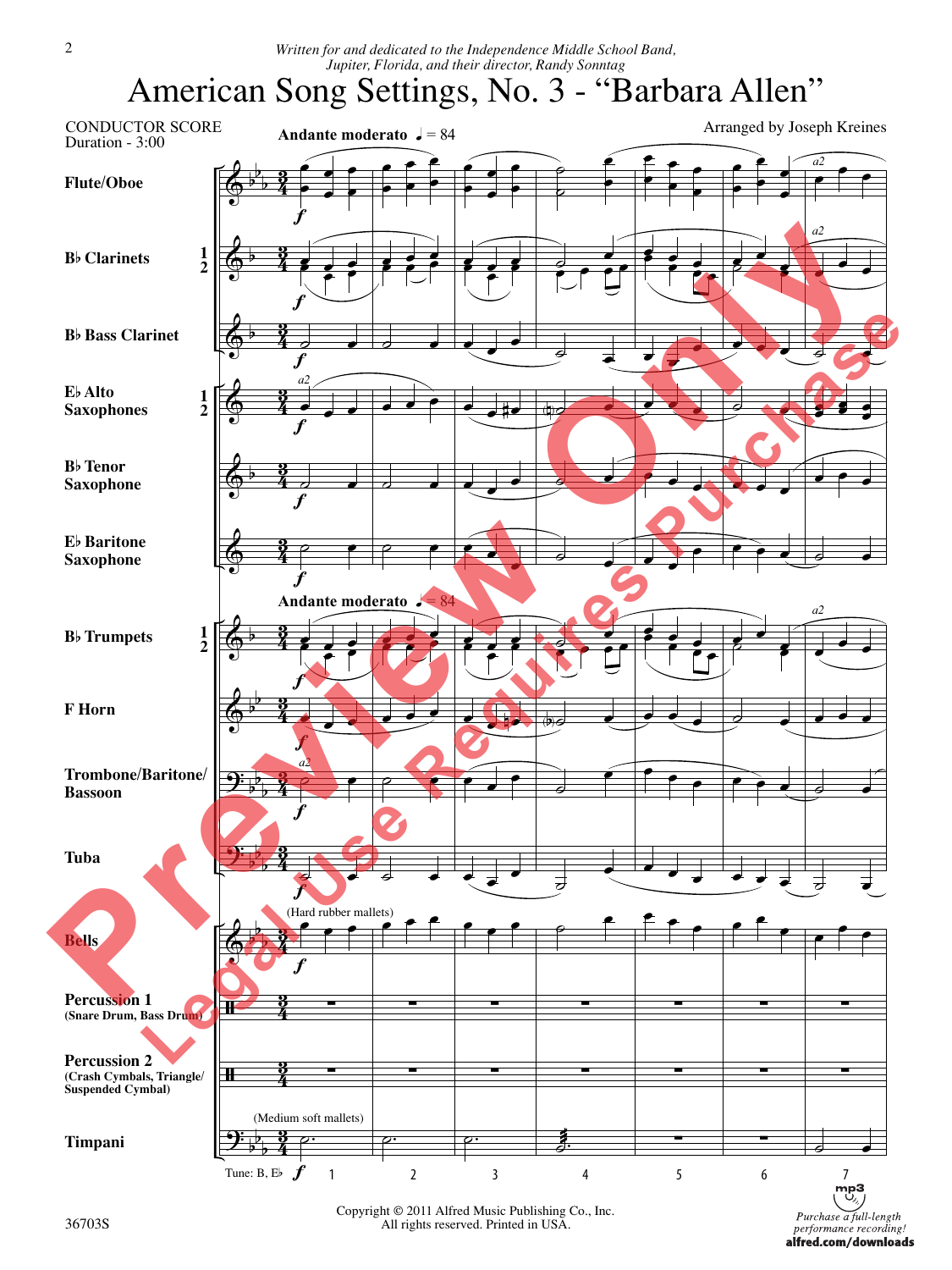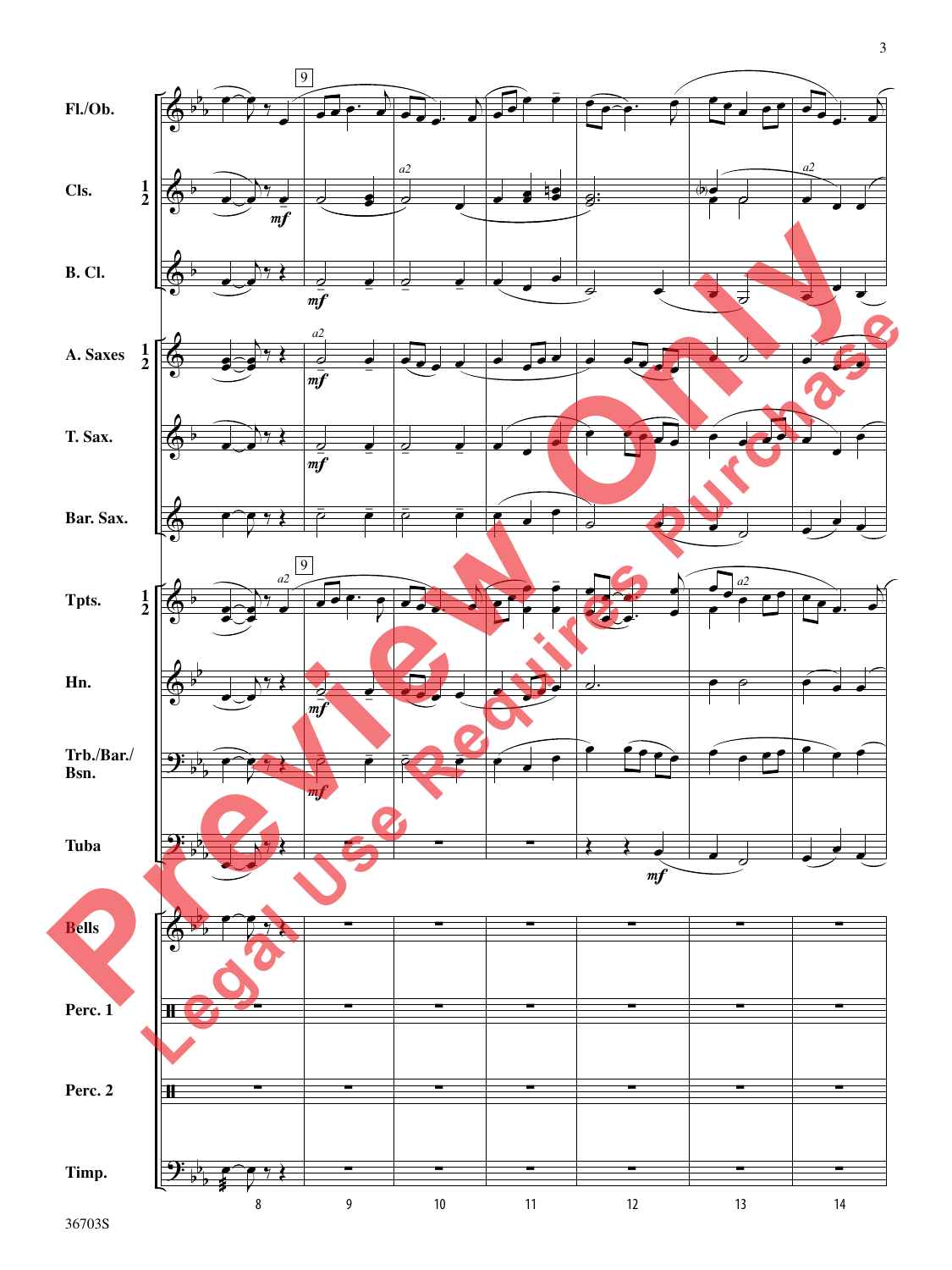

4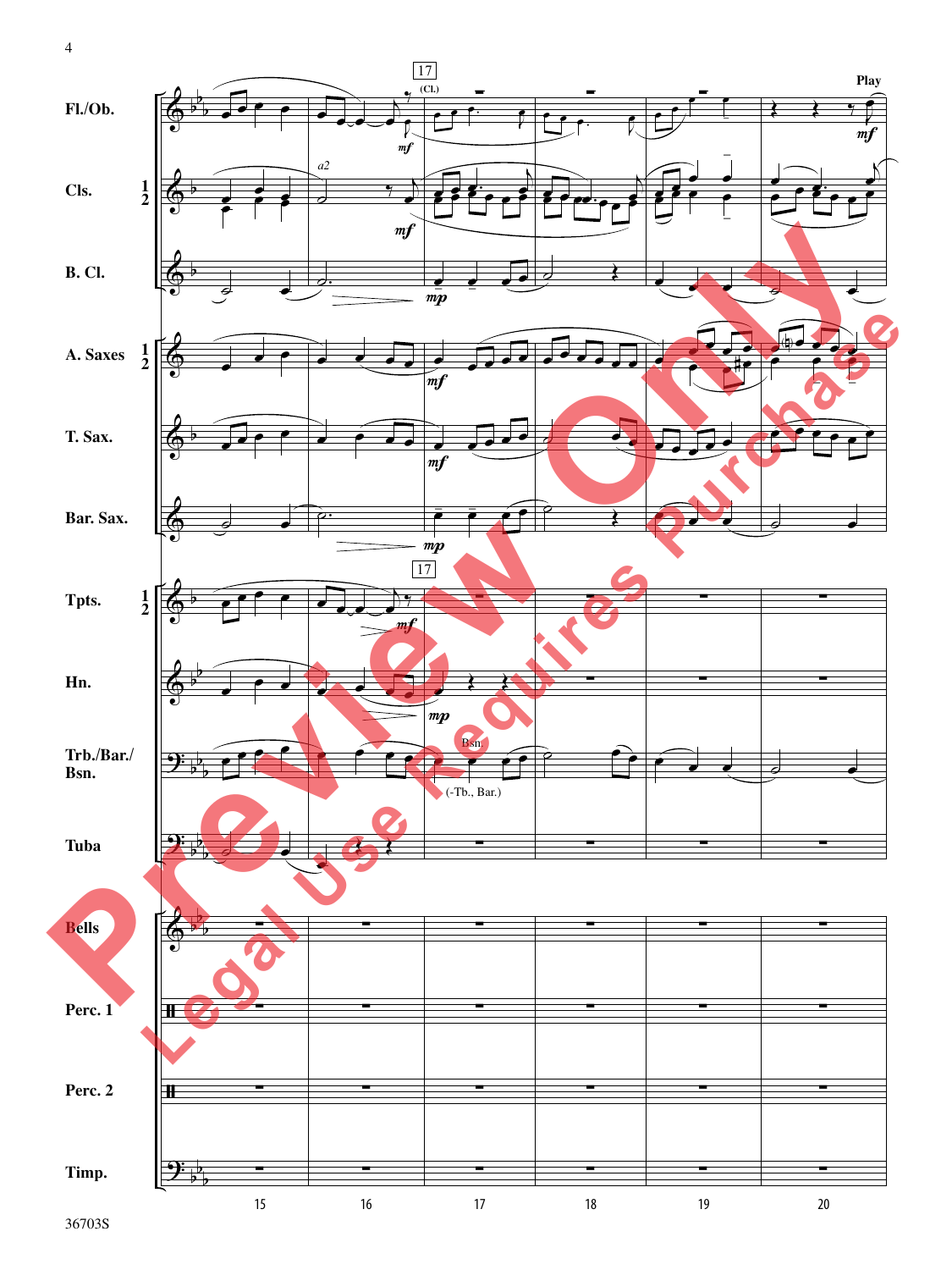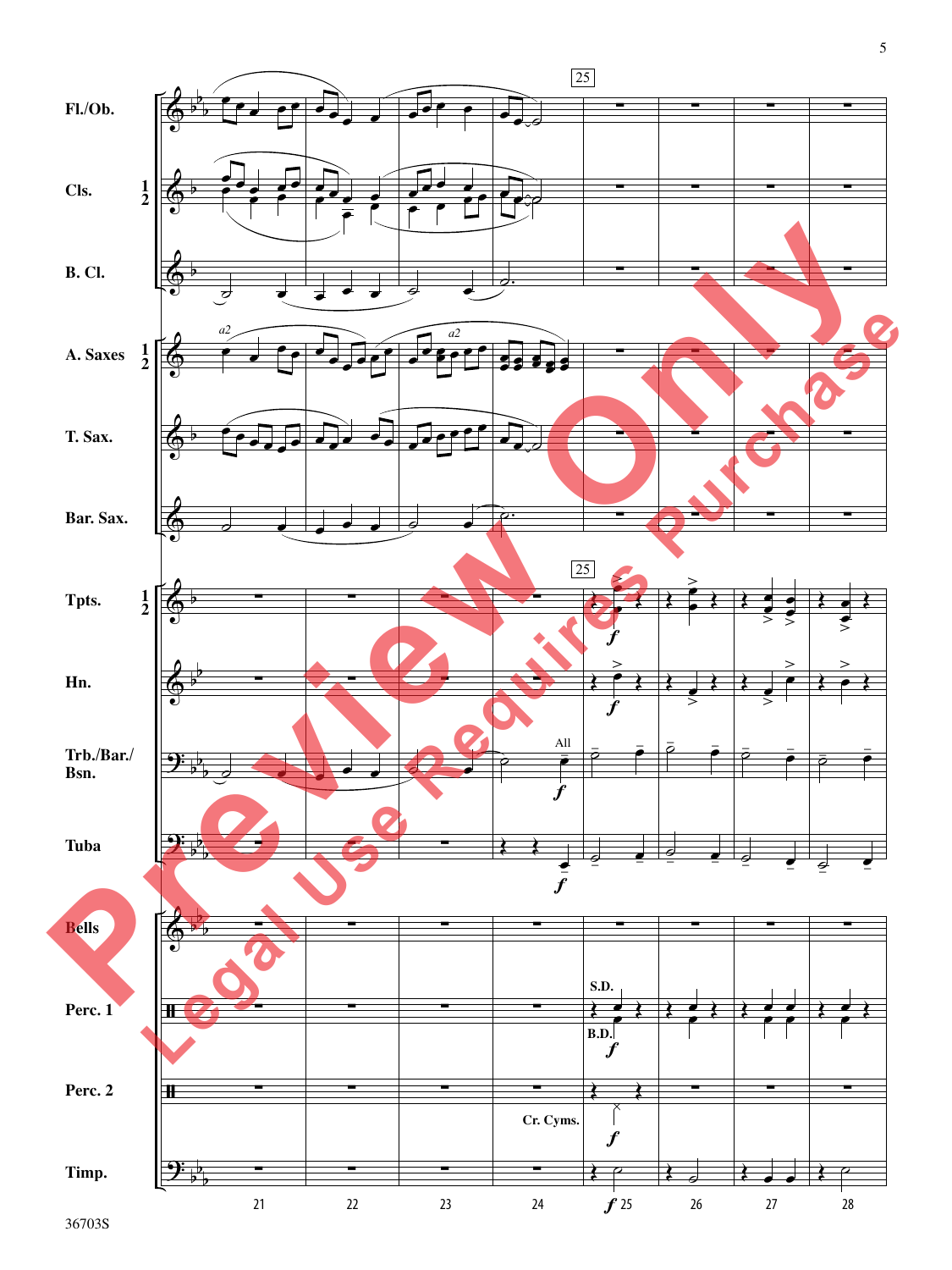

36703S

 $\sqrt{6}$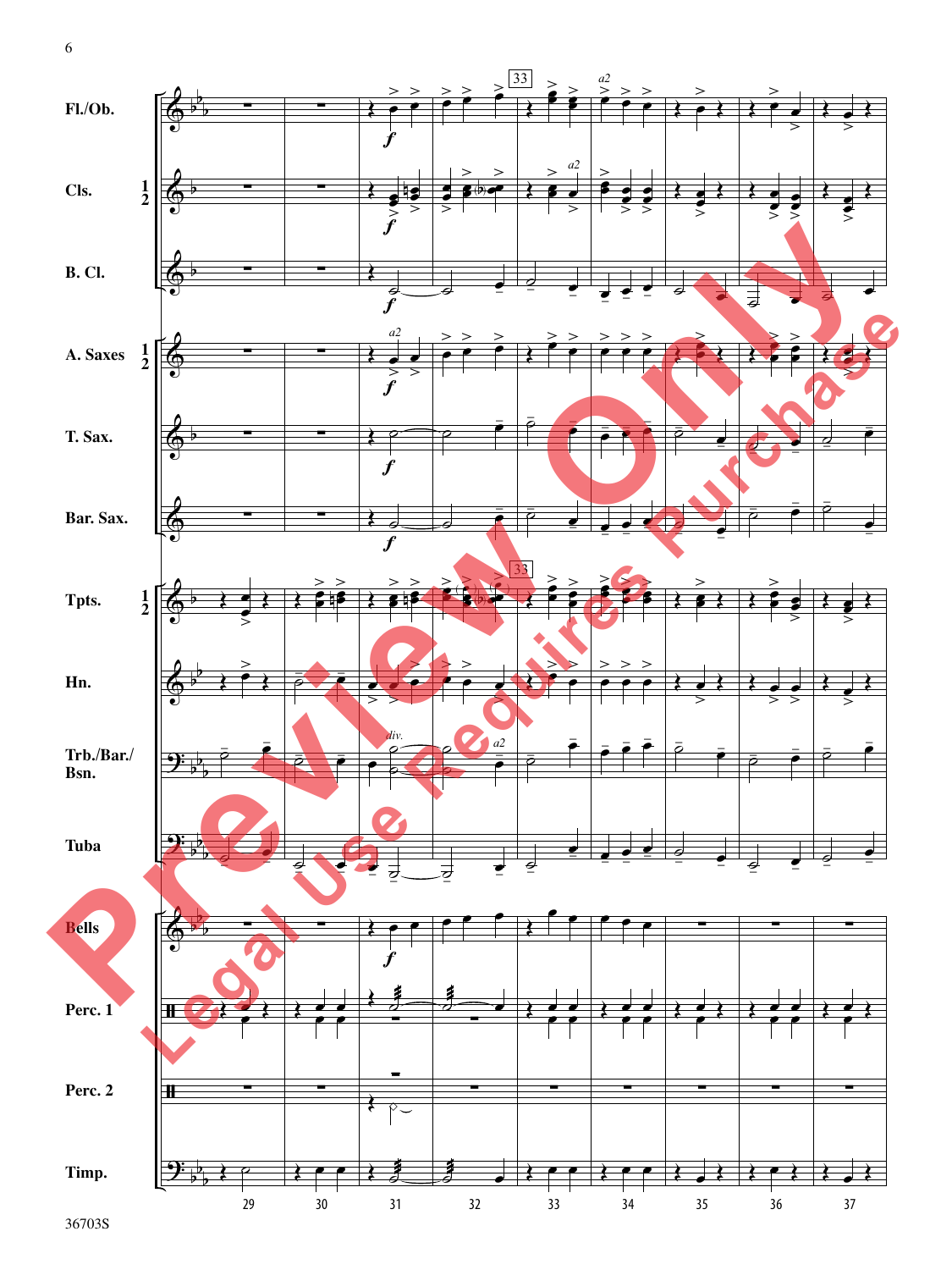

7

36703S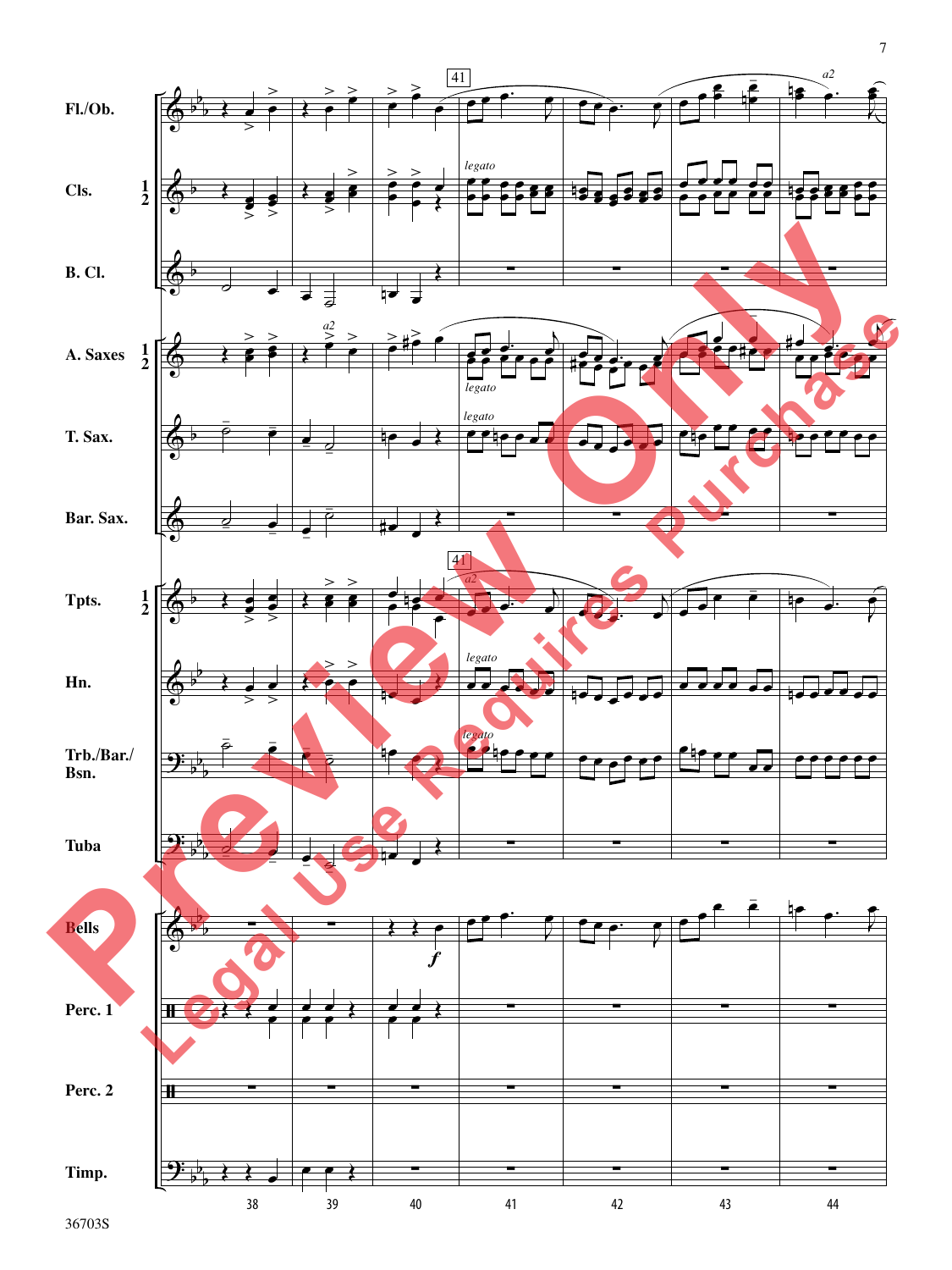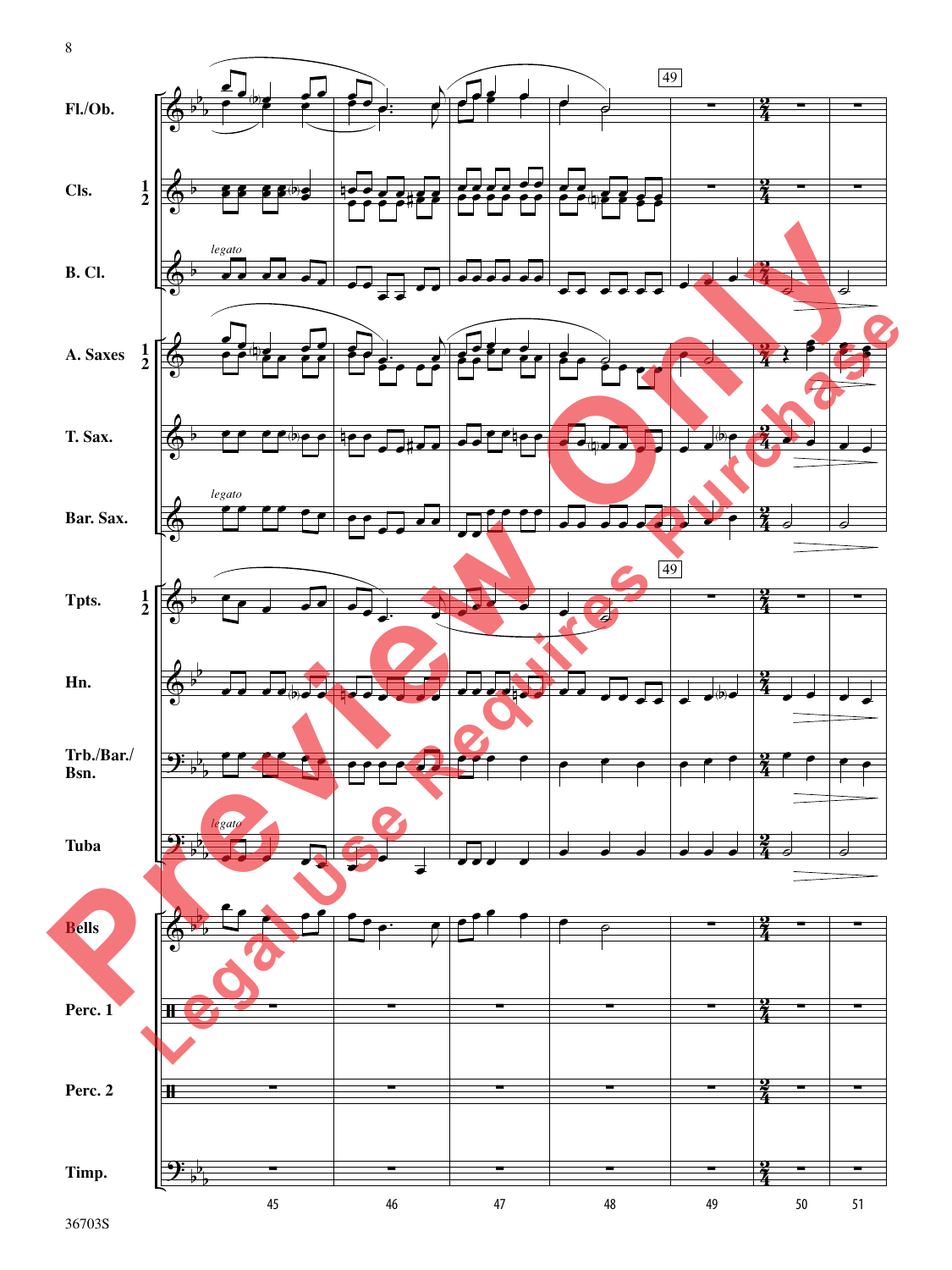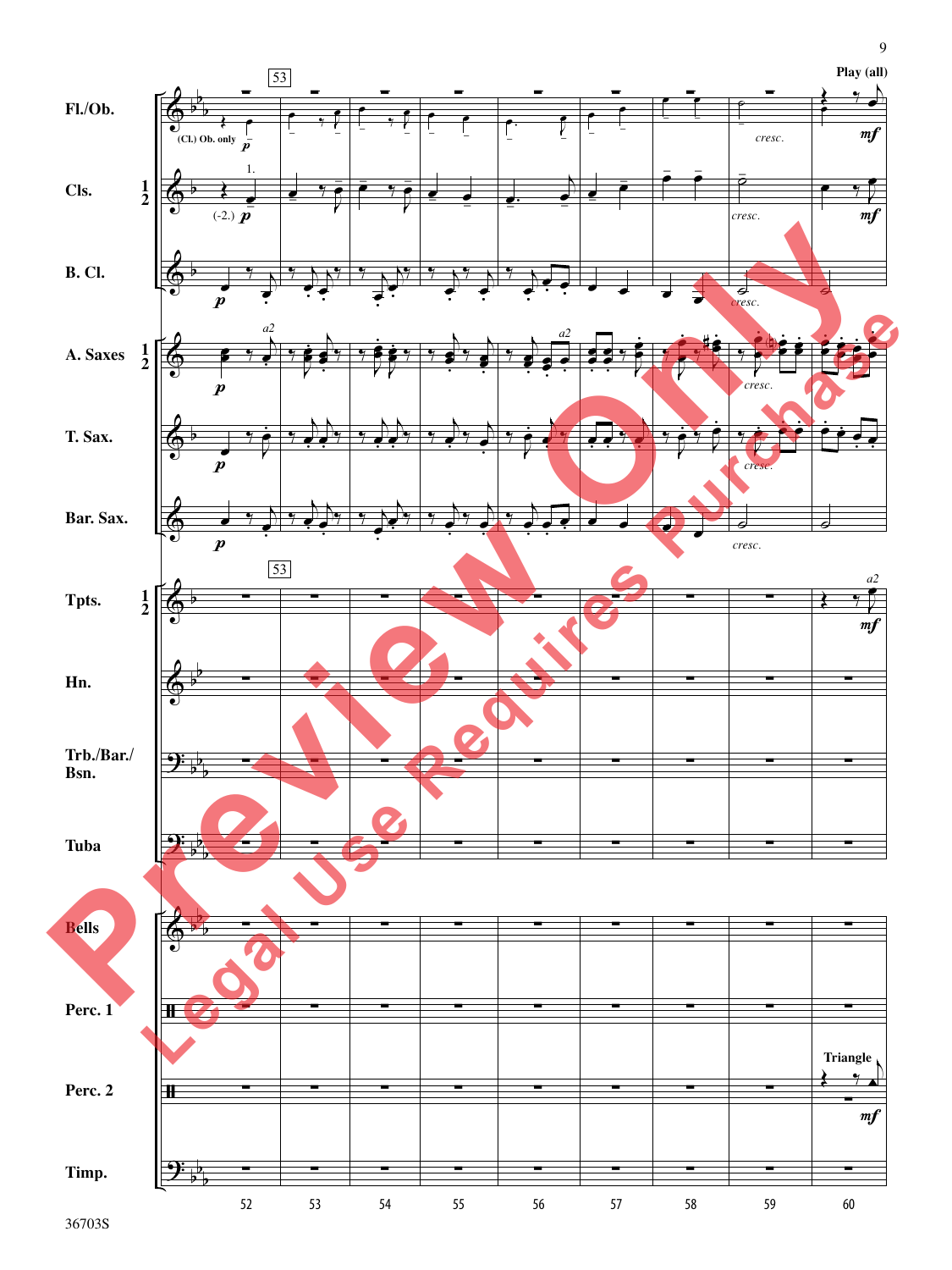

36703S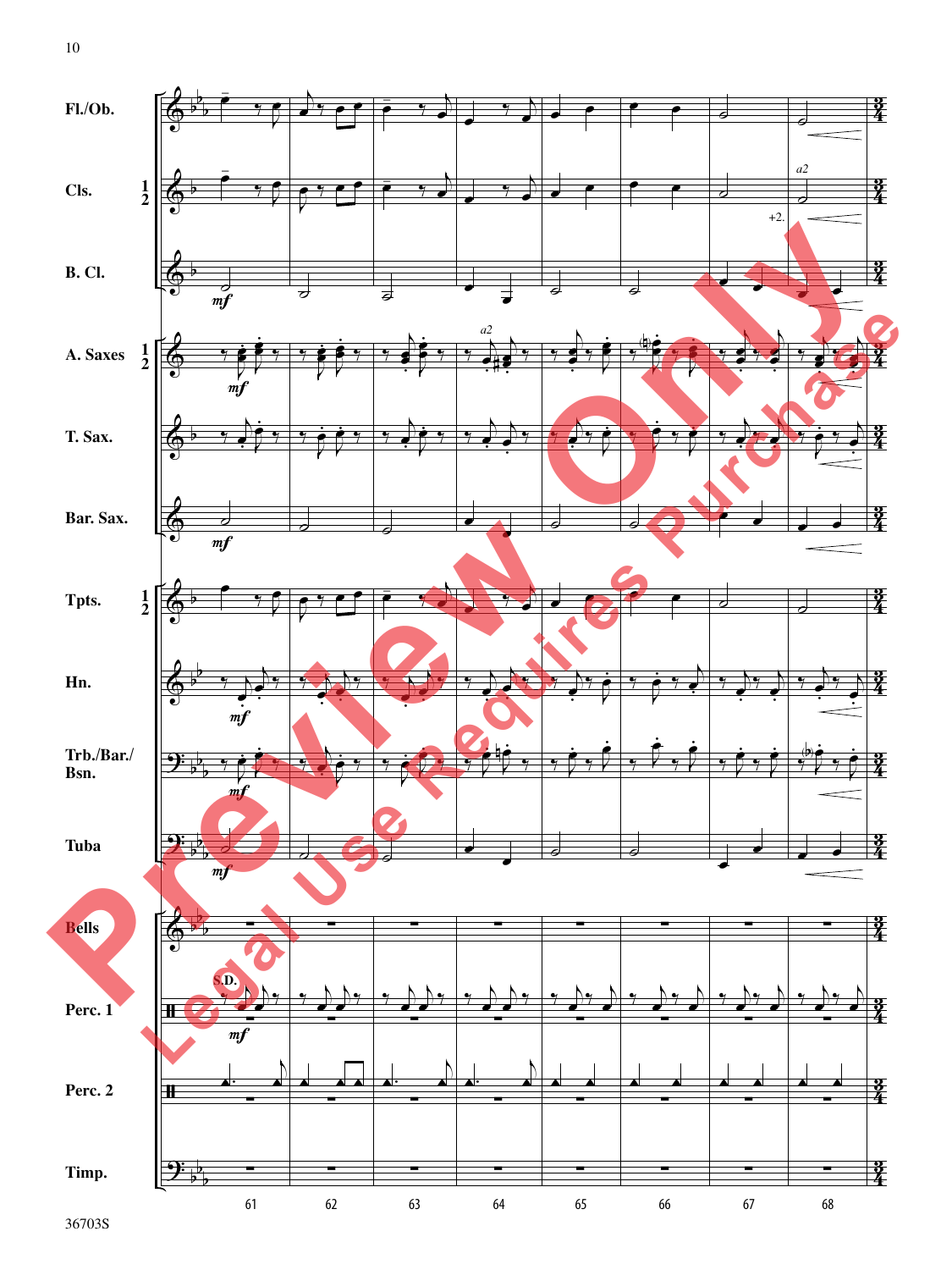